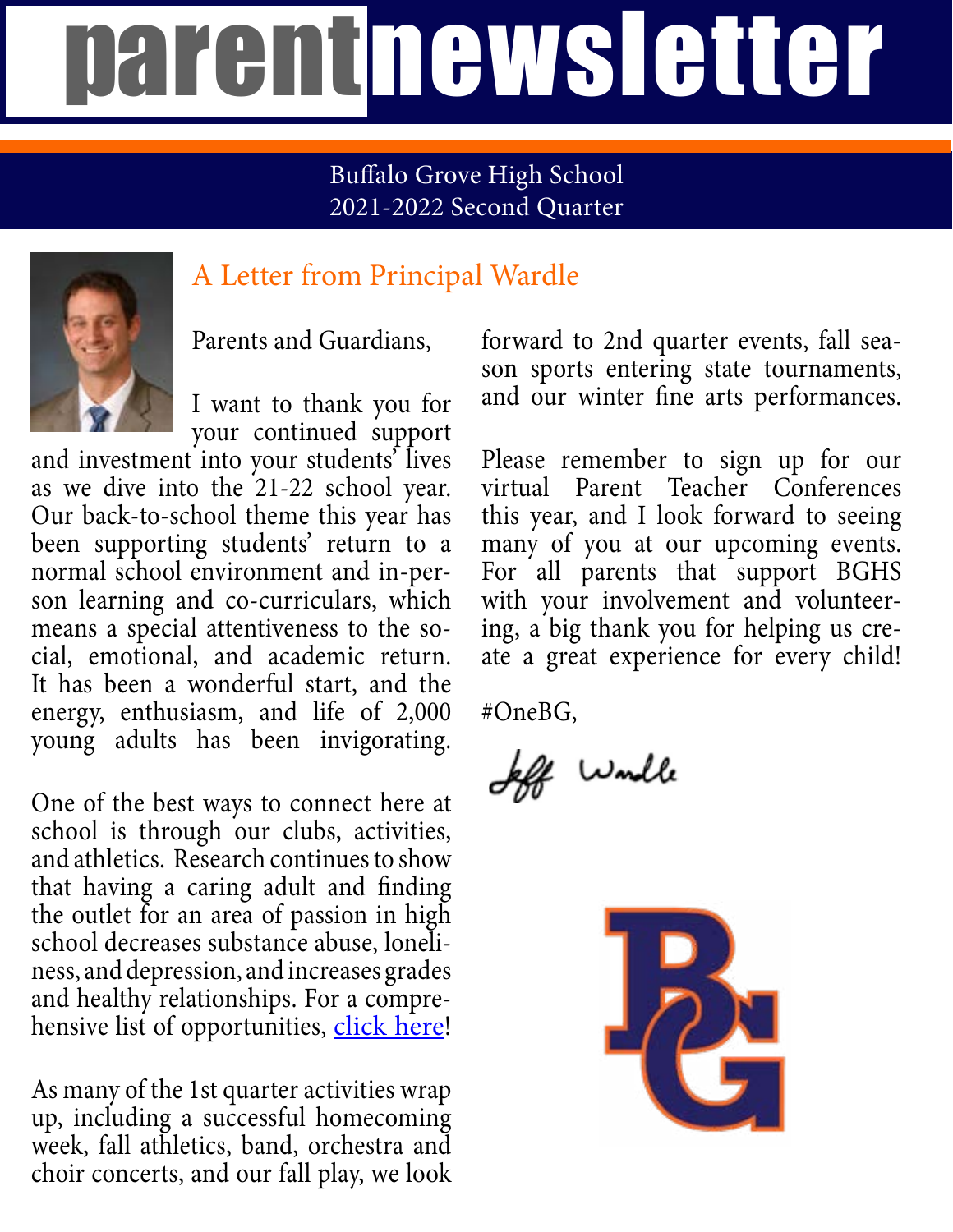# parentnewsletter

#### Buffalo Grove High School 2021-2022 Second Quarter

### CLICK ON AN IMAGE BELOW TO JUMP TO THAT PAGE



2021-22 & 2022-23 District 214 Calendars



Bell Schedule and Blue & Orange Calendar



Senior Portraits Make-up/Retakes



Parent Teacher Conferences



Class of 2022 Graduation News





Student Services News Assessment Center News



News from the Health Office



Comfort Closet



National Honor Society Bison Boosters





Buffalo Grove Parent Association (BGPA)